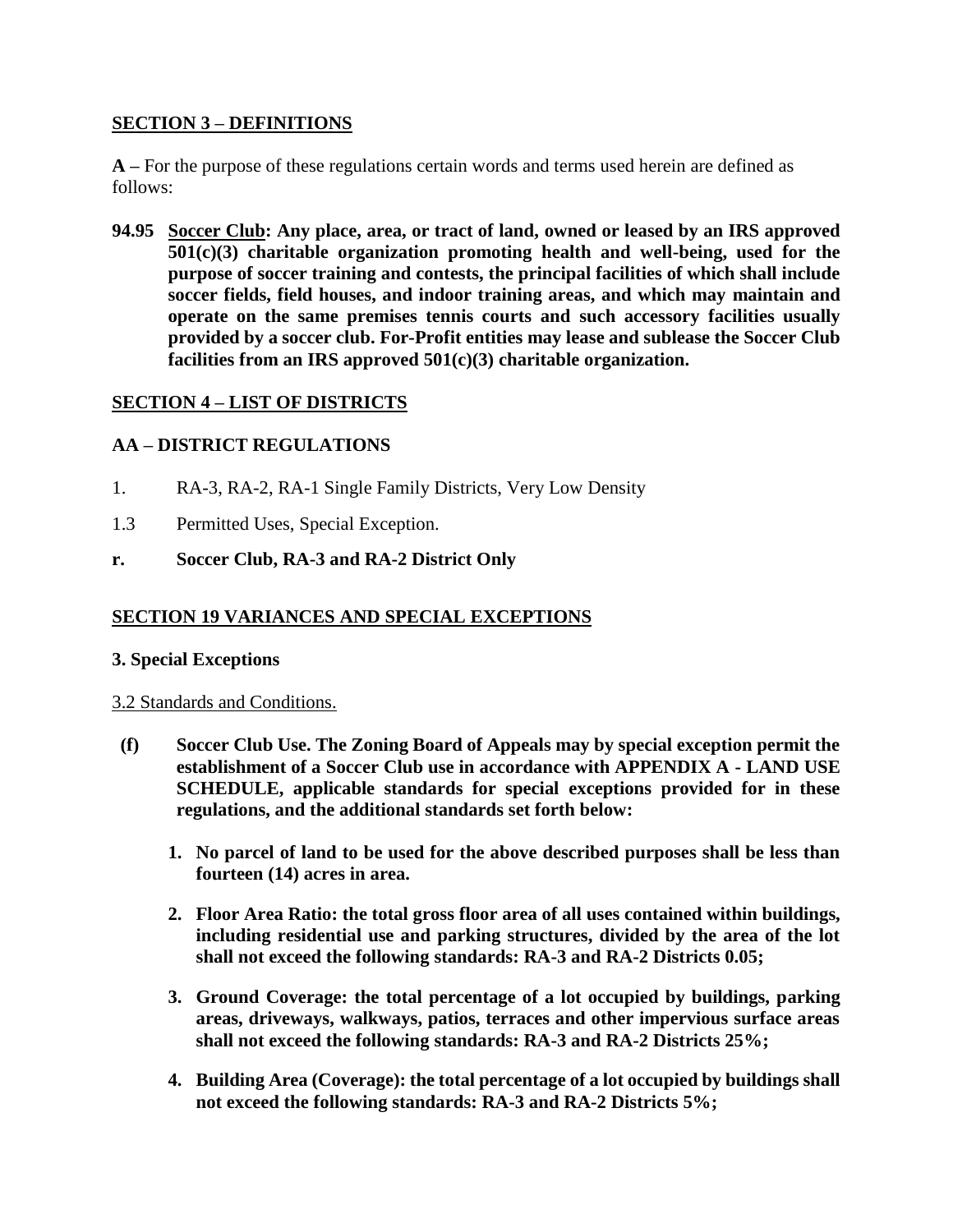- **5. Any building whether principal or accessory and any lounging area or other area designed for active use shall be not less than one hundred feet (100') from the nearest property line of abutting residential property, and no part of any parking area shall be less than fifty feet (50') from any such property line.**
- **6. The minimum front yard distance shall be governed by the Regulations applicable to the district or districts wherein such use is to be located.**
- **7. There shall be at least thirty (30) off-street parking spaces for each soccer field, three (3) off-street parking spaces for each tennis court, one (1) off-street parking space for each 300 square-feet of indoor training area, three (3) off-street parking spaces for each 1,000 square-feet of office area, and one (1) off-street parking space for the maximum number of employees proposed at the site at one time.**
- **8. All exterior lighting fixtures shall be fully shielded, and lights shall be so designed and located such that their beams are not directed into residential areas or into the public highway in a manner resulting in an intensity of lighting as measured by a light meter with a cosine corrector exceeding one-tenth (0.1) of a footcandle at all property lines. No exterior flashing, strobe, or search lights are permitted.**
- **9. A Soccer Club shall comply with the City of Stamford Code of Ordinances section 164-5, Noise levels, notwithstanding any exemptions permitted by section 164-5(E)(7).**
- **10. There shall be no loudspeakers, outdoor public-address system, or other outdoor sound amplification devices permitted on the premises.**
- **11. Where a Soccer Club leases to for-profit entities, it shall provide reduced cost access to facilities and programs to residents of the neighborhood designated in the Stamford Master Plan in which the Soccer Club is located to provide for the recreational needs of the neighborhood.**
- **12. There shall be no restaurant, café, or other permanent or temporary concession stand, food-truck, or snack bar permitted on the premises.**
- **13. There shall be no tournaments permitted on the premises.**
- **14. There shall be no temporary or seasonal outdoor field or court enclosures, bubbles, tents or domes permitted on the premises.**
- **15. The Zoning Board of Appeals may impose any other reasonable conditions with regard to the operation of a Soccer Club in keeping with section 3.2(b) of these Regulations.**
- **16. All records necessary to permit checking for compliance with these Regulations shall be made available to the Zoning Enforcement Officer on request.**